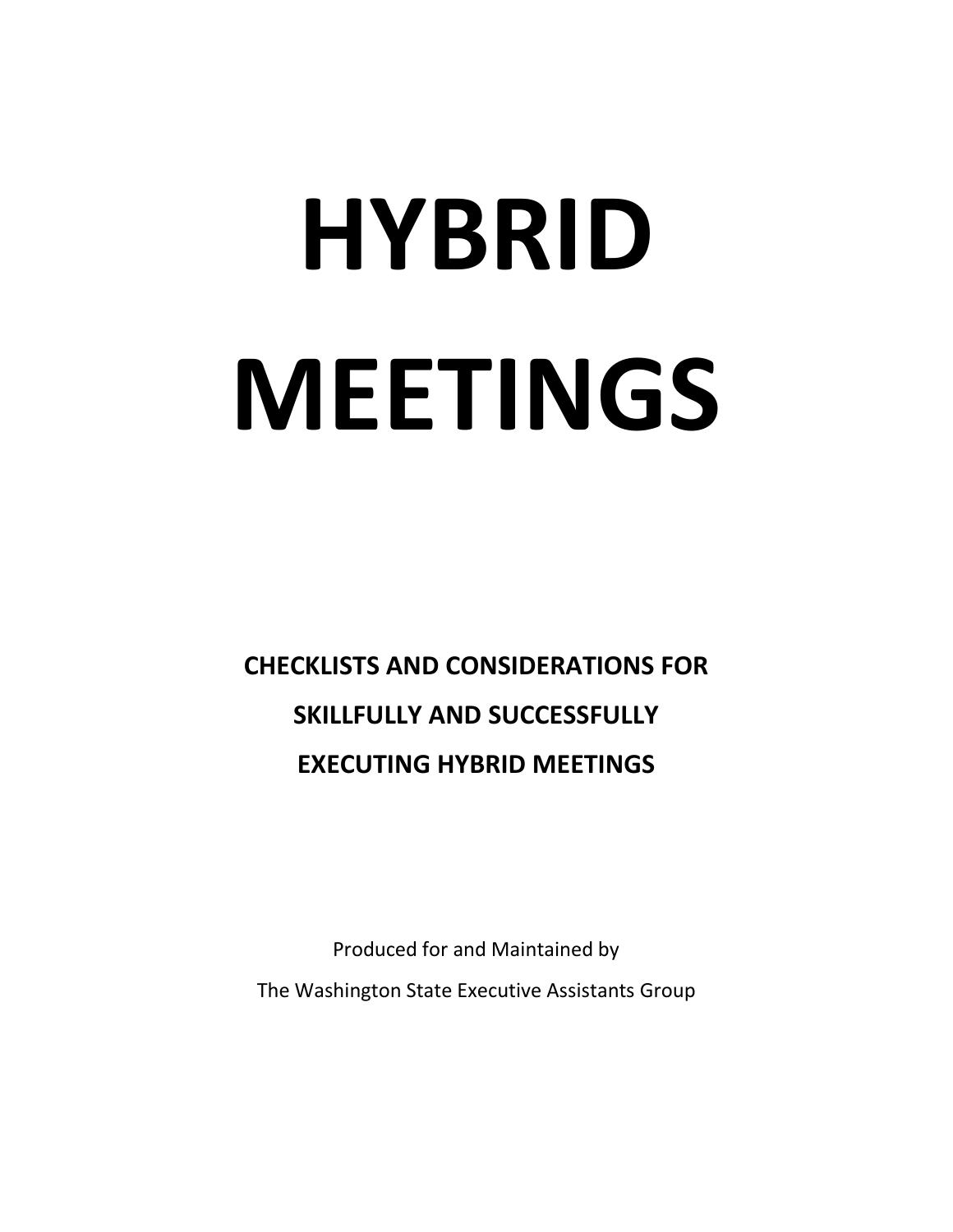## **WHAT IS A HYBRID MEETING?**

A hybrid meeting is a meeting with both in-person attendees and remote/virtual attendees. The inperson attendees are gathered in a conference or board room and the remote attendees join via a common web platform.

## **PURPOSE OF DOCUMENT AND DISCLAIMER**

This set of suggestions was developed by those who have already jumped in the hybrid meeting pool and were willing to share lessons learned and best practices. These ideas should help you build your own hybrid meeting to suit the specific needs of your agency.

At this time, there really isn't a single "perfect" option that beats in-person collaboration. We compiled these tips as a jumping off point for you to make the best of your hybrid meeting and to make everyone feel engaged and included. This was developed as a living document that we hope will be updated and revised as more people like you develop best practices.

Let's get started!

#### **PREPARE IN ADVANCE**

Practice makes perfect, and there may not be anything more important than the upfront work you put in for your hybrid meeting. Here are some things to consider in your preparation:

#### **Become an expert of your environment/meeting space**

- If the in-person portion of your meeting is in your building or in a conference room you are familiar with:
	- $\circ$  Set the room tables, chairs, lecterns, cameras, etc. to meet your needs
	- o **Test, test, and test again** make sure all of the technology is functioning properly
- If the in-person portion of your meeting is meeting offsite:
	- o Request a picture/diagram of the space and visit the site if possible
	- o Meet with venue staff to review meeting set-up requirements
	- o Secure a facilities and/or IT expert of the space to support you
	- o Check the space for ventilation, room for physical distance and any other considerations that might be impacted by changing COVID-19 protocols

#### **Become an expert of your web platform**

- Know your conferencing platform and its capabilities, manage user expectations accordingly
- Recruit IT or a platform expert to assist during meetings in case there is a technical glitch

#### **Consider messaging (instructions and expectations) for in-person and virtual attendees**

- Ensure virtual attendees have given you their contact information so they can be reached offline for any troubleshooting
- Communicate standards for participation such as when cameras/mics are on or off
- Explain voting process for actions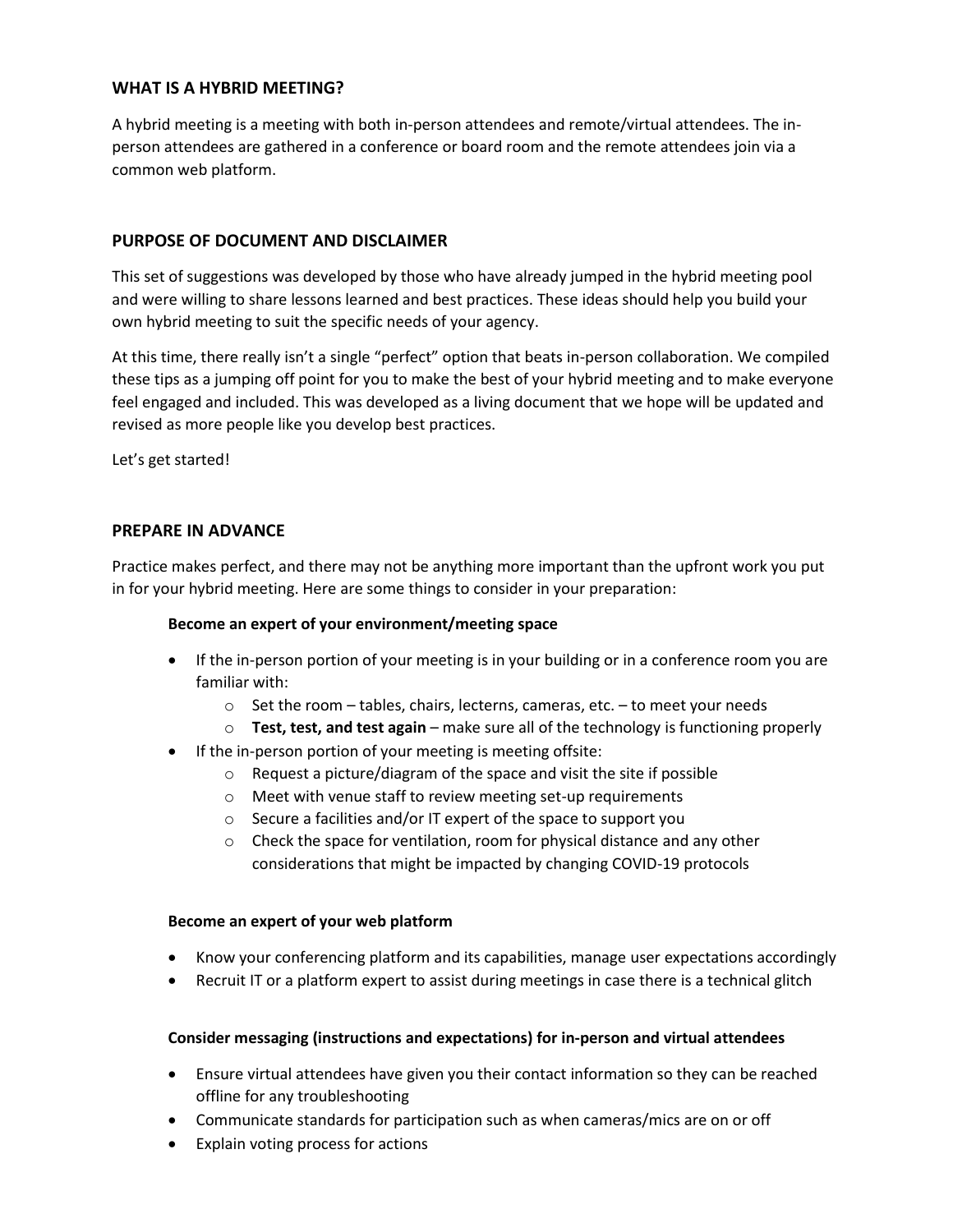- Outline naming convention for on-screen identification of members who are virtual
- Decide how to manage the chat function ahead of time and communicate those parameters to all participants

#### **Set the stage, manage expectations**

- Prepare a simple statement that this is an environment where the unexpected can happen — "We appreciate your patience with us as we navigate this hybrid environment."
- Assign a technical support person to help virtual members with technical/platform issues
- Send out meeting material early
	- $\circ$  Sometimes technology fails and a virtual user may not be able to see your shared screen
	- o Making sure everyone has access to your meeting material gives the virtual attendee the opportunity to remain engaged

#### **Attend/observe another team's meeting**

- Reach out to someone you know (or don't know!) who has successfully executed a hybrid meeting and ask if you can observe the next one or watch a recording of a previous meeting so you can get a feel for the flow
	- $\circ$  This would most likely only work for public meetings, but you could still get a feel for the hybrid environment
- Find out what kind of prep they did, see what you can mimic, ask them what went right and what pitfalls to look out for

#### **PREPARE THE ROOM**

This will set the stage for the in-person portion of your hybrid event. Make sure all the in-person attendees have a visual line to any screen or monitor that will be displaying virtual attendees, meeting information and/or presentations.

## **Test run your technology ahead of time**

- Make a few practice runs to be sure you are familiar with your equipment
	- o Consider training your Board/Commission/Director or other facilitator on the basics
- Retain technical help (IT) for your meeting
- **Document your process for set up so you do it the same every time**, and keep this document updated so that others in your agency can step in if necessary
	- $\circ$  Print a physical copy to post in your agency conference rooms for staff to reference

## **COVID considerations**

Review the current state, county and local COVID-19 protocols and following accordingly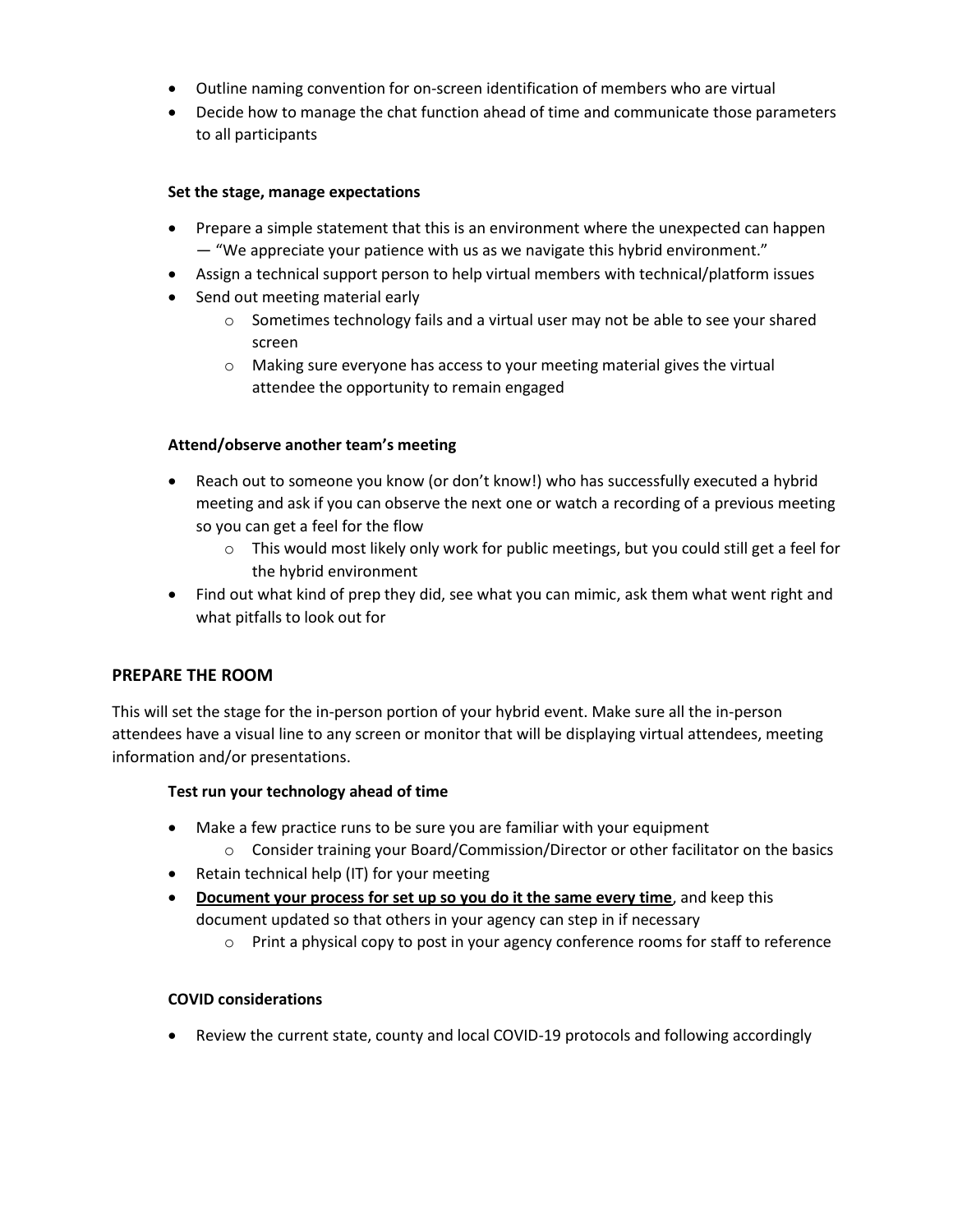## **PREPARE THE IN-PERSON ATTENDEES**

## **Prepare annotated notes or agenda for the meeting host/facilitator**

 Use the meeting agenda as a guide to create a run-of-show (or Chair's agenda) for the meeting. Include script, notes, prompts (perhaps in highlighted colors) to differentiate between what is suggested to be spoken and what is a guide for the facilitator's knowledge

## **Notify of virtual or in-person attendance**

- If you do roll call, create a roll call script with notations of who has confirmed attendance and whether they are in-person or virtual
- If you do not do roll call, create a way to announce/inform who is in the meeting and denote whether they are virtual or in-person
	- $\circ$  Consider having attendees announce "in the room" or "joining you online" as part of their introduction

## **PREPARE THE VIRTUAL ATTENDEES**

Prior to the meeting, communicate with virtual attendees to ensure they feel valued, included, and have a sense of belonging when they arrive in the virtual meeting space.

## **At a minimum include the following information in advance**

- Agenda, presentation materials, handouts, etc.
- Virtual meeting details
	- o Platform and link (and/or dial in information)
	- o Instructions for entering the space/virtual meeting etiquette
		- o Camera and mic on/off, chat options, etc.
- Notify of in-person attendance (who will be there and what/where the location is)
- Provide contact information for technical or virtual platform troubleshooting

## **DURING THE MEETING**

Throughout the meeting, ensure that all participants are included equally and have a sense of belonging by ensuring that in-person and virtual attendees have access to the same information, are acknowledged, and are engaged.

- Open the meeting with introductions (verbally or in the chat, depending on your preference)
- There are many variables to consider with introductions
	- o In-person first, virtual first, alphabetically, hierarchy?
	- $\circ$  How often do you want people to announce themselves before speaking this especially important if your meeting is being recorded for later transcription
	- $\circ$  If you are taking public testimony, ensure each speaker knows to announce their name and affiliation for the record
- Ensure virtual guests are acknowledged by having someone verbally call out their name
- Define and share the priority of which participants will be called on first
	- o In-person or virtual, and in what order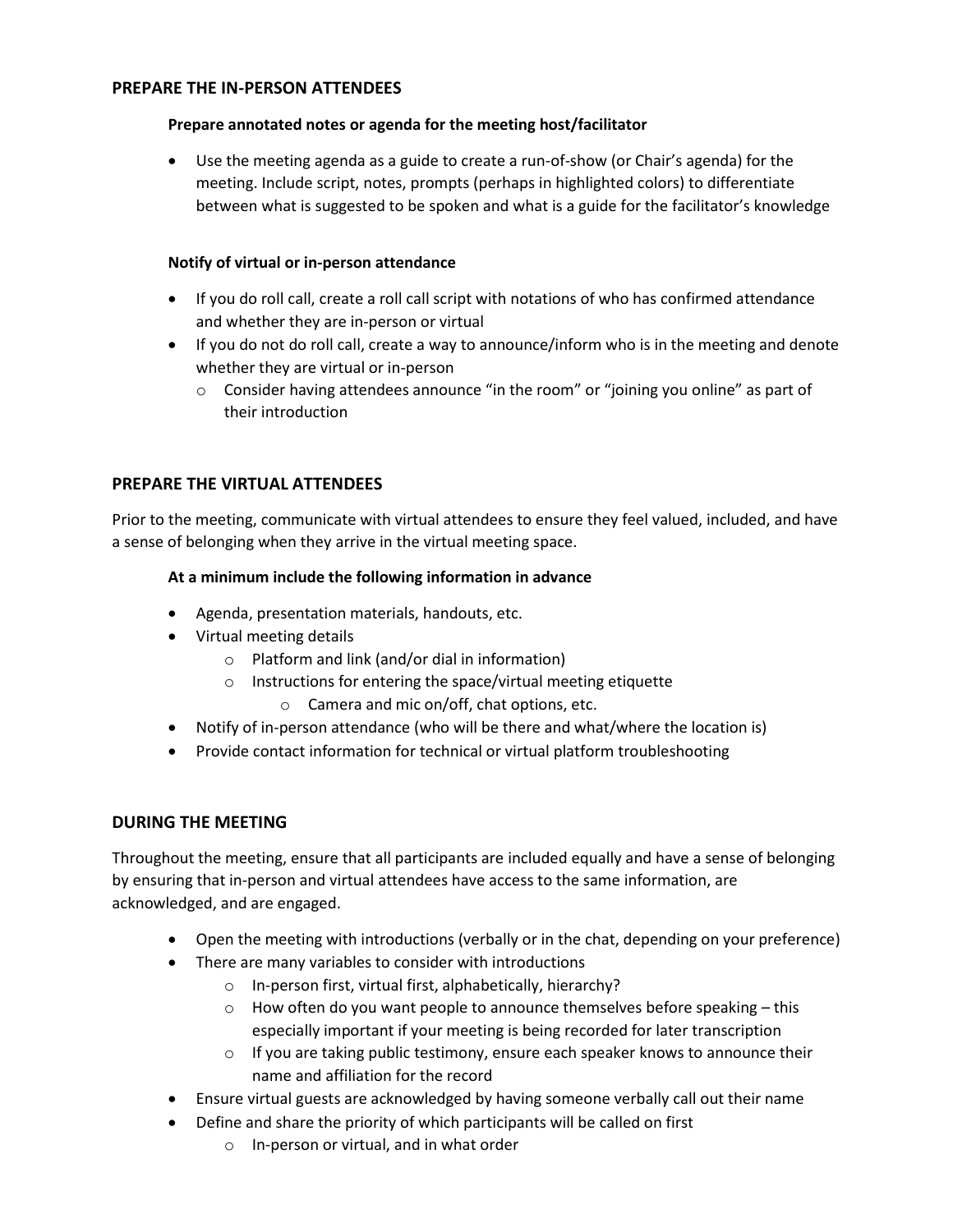- The Chair/facilitator should engage virtual attendees regularly using the best practice of allowing everyone to speak first before anyone speaks twice
- $\bullet$  Be aware of web platform lags  $-$  often when you change to the next PowerPoint slide, it takes up to three seconds for it to populate on the virtual attendees' end
- Remind in-person attendees not to talk over each other
	- $\circ$  This can make it difficult for the virtual attendees to hear what is happening in the room

# **REASONABLE ACCOMODATIONS**

Ensure that all participants have equal access to the meeting by ensuring that reasonable accommodations are met.

- Ensure that handouts are accessible and are sent out prior to meeting so participants can review, be prepared with questions, and follow along with the presentation on a separate screen if needed
- Ensure that Communication Access Real Time (CART), American Sign Language, Other spoken languages interpretation services are provided if requested
	- o Introduce these people at the beginning of the meeting
	- o Explain how in-person and virtual attendees can access the services
	- $\circ$  Speak clearly, one at a time, and slowly enough for the service providers to keep up
- Ensure that presentations being shown are verbally described

## **CONSIDERATIONS FOR OPEN PUBLIC MEETINGS**

One important issue for any hybrid meeting involving the public is ensuring that it complies with requirements of the Open Public Meetings Act (OPMA). The Washington State Legislature amended the OPMA [\(Chapter 42.30 RCW\)](https://apps.leg.wa.gov/rcw/default.aspx?cite=42.30) through the passage of [Engrossed Substitute House Bill 1329.](https://gcc02.safelinks.protection.outlook.com/?url=https%3A%2F%2Flawfilesext.leg.wa.gov%2Fbiennium%2F2021-22%2FPdf%2FBills%2FHouse%2520Passed%2520Legislature%2F1329-S.PL.pdf%3Fq%3D20220330095552&data=04%7C01%7Cdustin.dickson%40lcb.wa.gov%7C50f7ad09487b4acbf5e408da1285e301%7C11d0e217264e400a8ba057dcc127d72d%7C0%7C0%7C637842663487384029%7CUnknown%7CTWFpbGZsb3d8eyJWIjoiMC4wLjAwMDAiLCJQIjoiV2luMzIiLCJBTiI6Ik1haWwiLCJXVCI6Mn0%3D%7C3000&sdata=%2BQDcPJokv29d2dmIVhkiu2xeykdxojo2KyTWLsQpTkk%3D&reserved=0) Multiple sections of this bill are effective immediately, while other portions will become effective on June 9, 2022. [A summary of this bill](https://mrsc.org/Home/Stay-Informed/MRSC-Insight/March-2022/The-OPMA-Gets-an-Update-from-the-Legislature.aspx) and the changes it enacted can be found on the Municipal Research and Services Center website. We strongly recommend contacting your agency's legal counsel with any questions on this subject.

# **There are a few things you can prepare for regardless of the changes you'll face hosting a hybrid public meeting**

- Drafting language indicating the hybrid opportunity for public engagement
	- o Begin managing expectations here
- Sharing the publically available hybrid options as widely as possible
	- $\circ$  Internally via email blasts and staff meetings so all are aware of public participation
	- o Externally via distribution lists, GovDelivery, posting info on your website, etc.
- Determine whether you desire the public engagement to be a conversation, or if it is more the style of testimony for a hearing
	- o Manage expectations and set guidelines accordingly through your messaging
- Consider setting time restrictions for public participation (ex. Four minutes for testimony)
- Contemplate setting registration deadlines for participation so you can manage internal staffing needs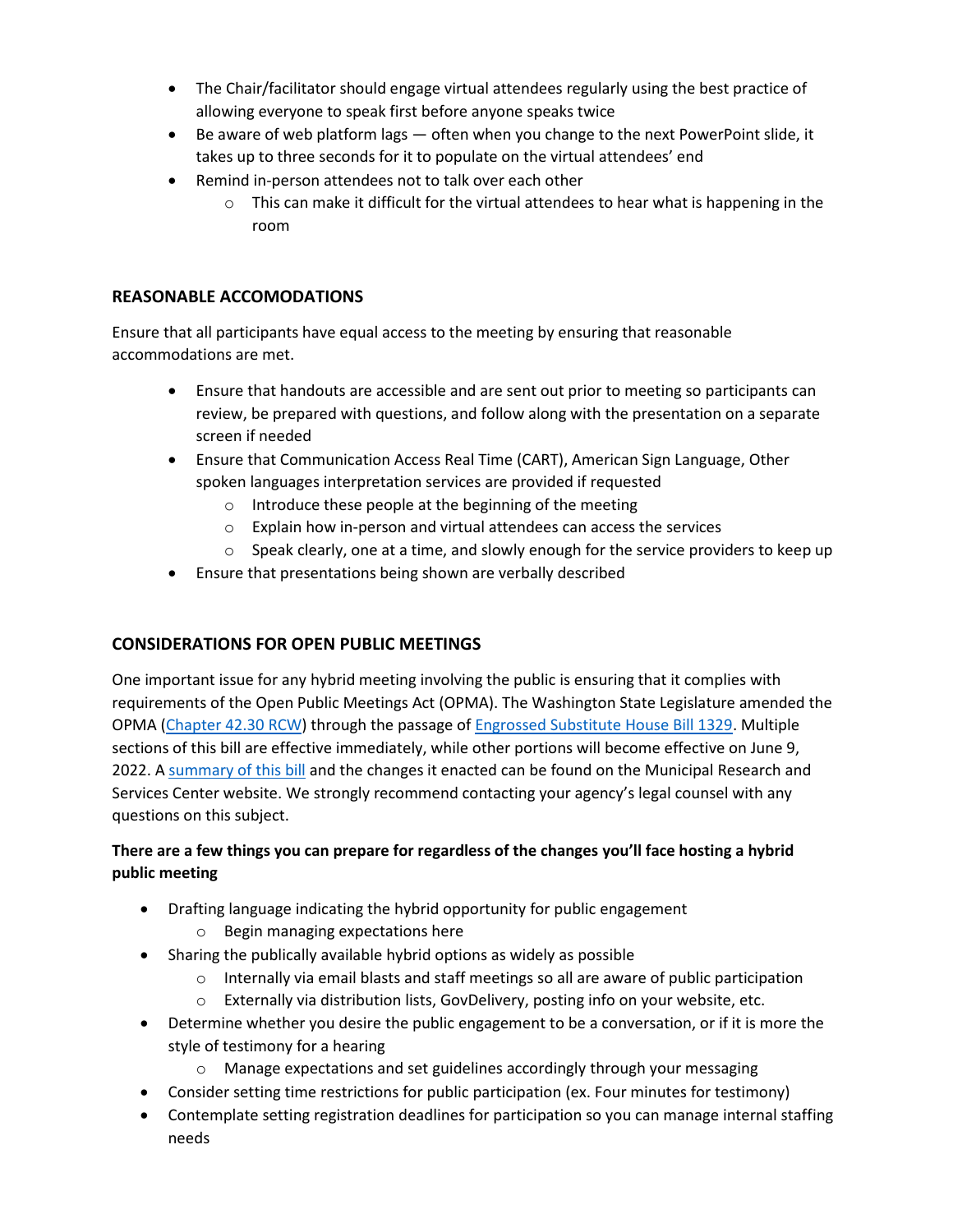- Predetermine public speaking order
	- o Virtual first, in-person first, alternating?

Work with your Board/Commission/Director/facilitator well in advance on all of the above and anything else your meeting may need. It can be done; you can do it!

# **AFTER THE MEETING**

Part of the continuous process improvement path is to reflect and seek feedback. Debrief the process to make meetings better and better each time.

- Send out a survey to participants, asking them about their unique experience. Ask what went well and what they'd like to see improved in future meetings
- Have a meeting debrief with team leaders to discuss survey results, pros/cons, what went well and what could be better next time
- Make adjustments as necessary/desired for next engagement
- **Make appropriate edits to your process document and repost**
- At future meetings, share with meeting participants the changes that have been made based on feedback
- Share your learned best practices with others

## **ADDITIONAL RESOURCES**

Yes, we can all google, but here a few sources that may help outside of connecting with someone who has been through this:

[What it takes to run a great hybrid meeting](https://hbr.org/2021/06/what-it-takes-to-run-a-great-hybrid-meeting)

[6 best practices for your next hybrid meeting](https://www.engagementmultiplier.com/resources/6-best-practices-for-your-next-hybrid-meeting/)

[5 steps to make your hybrid meetings more inclusive](https://kadence.co/news/hybrid-meetings/#:~:text=A%20hybrid%20meeting%20involves%20a,in%20a%20dedicated%20meeting%20room)

[How to Have a Hybrid Meeting That Works for Everyone -](https://gcc02.safelinks.protection.outlook.com/?url=https%3A%2F%2Fwww.youtube.com%2Fwatch%3Fv%3DqRSrgLtok7I&data=05%7C01%7Cdustin.dickson%40lcb.wa.gov%7C89f21e04de26420b350a08da2308cb4e%7C11d0e217264e400a8ba057dcc127d72d%7C0%7C0%7C637860817924920779%7CUnknown%7CTWFpbGZsb3d8eyJWIjoiMC4wLjAwMDAiLCJQIjoiV2luMzIiLCJBTiI6Ik1haWwiLCJXVCI6Mn0%3D%7C3000%7C%7C%7C&sdata=A3qBxqENeYHcjV%2FBWoaP63fDiYRMlYFdVgJWvDuGK6c%3D&reserved=0) YouTube

[Hybrid Meeting Keys to Success -](https://gcc02.safelinks.protection.outlook.com/?url=https%3A%2F%2Fwww.youtube.com%2Fwatch%3Fv%3DBleFeag5vIY&data=05%7C01%7Cdustin.dickson%40lcb.wa.gov%7C89f21e04de26420b350a08da2308cb4e%7C11d0e217264e400a8ba057dcc127d72d%7C0%7C0%7C637860817924920779%7CUnknown%7CTWFpbGZsb3d8eyJWIjoiMC4wLjAwMDAiLCJQIjoiV2luMzIiLCJBTiI6Ik1haWwiLCJXVCI6Mn0%3D%7C3000%7C%7C%7C&sdata=L%2FBllCASD1B5pmTISc20CtBsfsisCRmU8G7o%2BxCM49o%3D&reserved=0) YouTube

[Christine vs. Work: How to Do Hybrid Meetings Right \(hbr.org\)](https://gcc02.safelinks.protection.outlook.com/?url=https%3A%2F%2Fhbr.org%2F2021%2F11%2Fchristine-vs-work-how-to-do-hybrid-meetings-right&data=05%7C01%7Cdustin.dickson%40lcb.wa.gov%7C89f21e04de26420b350a08da2308cb4e%7C11d0e217264e400a8ba057dcc127d72d%7C0%7C0%7C637860817924920779%7CUnknown%7CTWFpbGZsb3d8eyJWIjoiMC4wLjAwMDAiLCJQIjoiV2luMzIiLCJBTiI6Ik1haWwiLCJXVCI6Mn0%3D%7C3000%7C%7C%7C&sdata=I743isi7JcMpN137tJIAUaAK7DDS%2BZ2sEVe4YiYdERs%3D&reserved=0)

[13 Rules for Successful Hybrid Meetings: Lessons from 100 Articles | GroupLens](https://gcc02.safelinks.protection.outlook.com/?url=https%3A%2F%2Fgrouplens.org%2Fblog%2F13-rules-for-successful-hybrid-meetings-lessons-from-100-articles%2F&data=05%7C01%7Cdustin.dickson%40lcb.wa.gov%7C89f21e04de26420b350a08da2308cb4e%7C11d0e217264e400a8ba057dcc127d72d%7C0%7C0%7C637860817924920779%7CUnknown%7CTWFpbGZsb3d8eyJWIjoiMC4wLjAwMDAiLCJQIjoiV2luMzIiLCJBTiI6Ik1haWwiLCJXVCI6Mn0%3D%7C3000%7C%7C%7C&sdata=ckVQdJ3k4thF3wTWA83wm%2Bb1WiktsUsRqp0suhG2axk%3D&reserved=0)

## **STAY CONNECTED!**

Thank you for looking at this resource and we hope you find it useful. We'd like to invite you to contribute your own best practices and/or share any edits you think would benefit others. Please send your ideas t[o eag@executiveassistantsgroup.org.](mailto:eag@executiveassistantsgroup.org) For this to be the living document we envision we need your contributions for future editions.